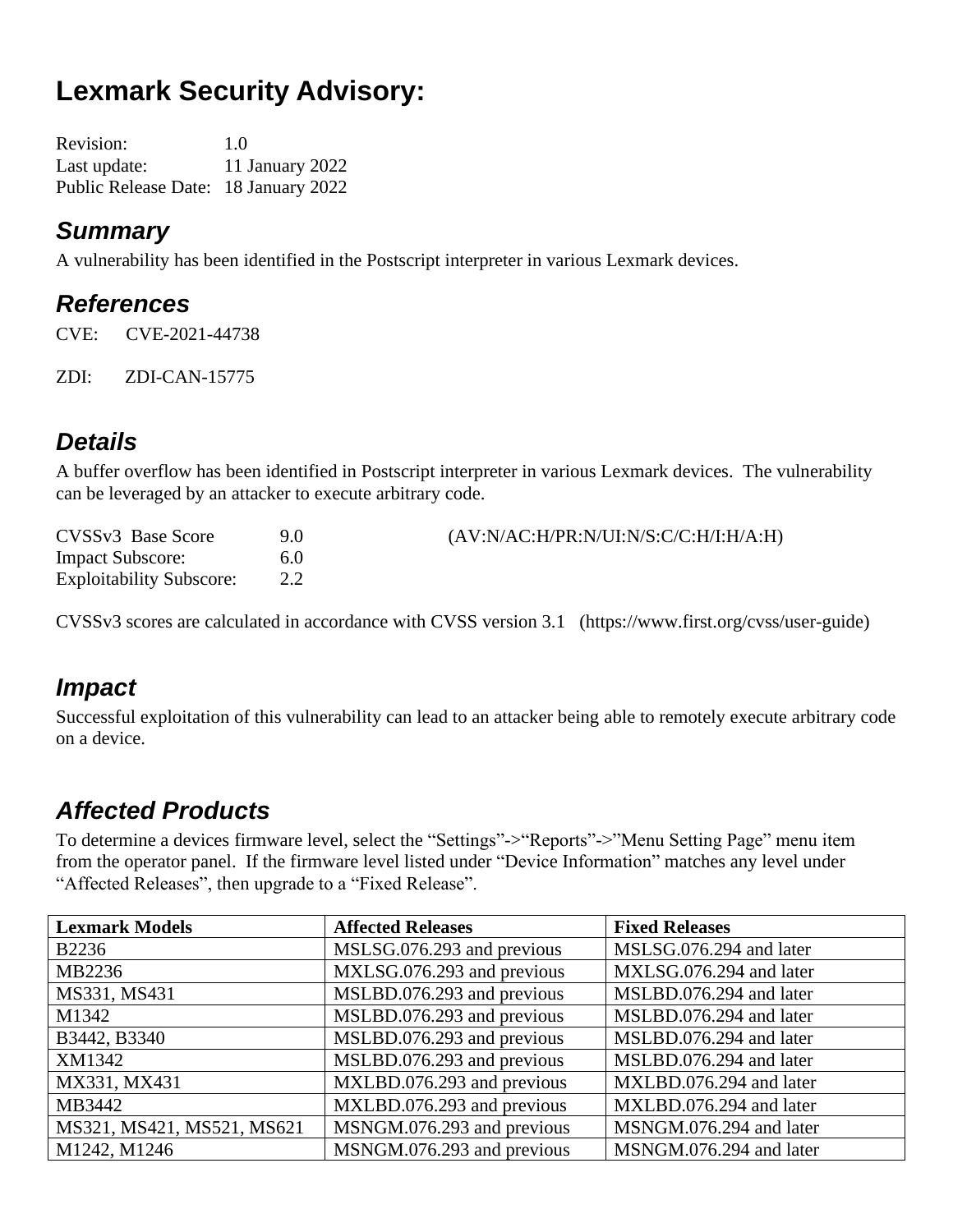| B2338, B2442, B2546, B2650                                | MSNGM.076.293 and previous | MSNGM.076.294 and later |
|-----------------------------------------------------------|----------------------------|-------------------------|
| MS622                                                     | MSTGM.076.293 and previous | MSTGM.076.294 and later |
| M3250                                                     | MSTGM.076.293 and previous | MSTGM.076.294 and later |
| MX321                                                     | MXNGM.076.293 and previous | MXNGM.076.294 and later |
| MB2338                                                    | MXNGM.076.293 and previous | MXNGM.076.294 and later |
| MX421, MX521, MX522, MX622                                | MXTGM.076.293 and previous | MXTGM.076.294 and later |
| XM1242, XM1246, XM3250                                    | MXTGM.076.293 and previous | MXTGM.076.294 and later |
| MB2442. MB2546, MB2650                                    | MXTGM.076.293 and previous | MXTGM.076.294 and later |
| MS725, MS821, MS823, MS825                                | MSNGW.076.293 and previous | MSNGW.076.294 and later |
| B2865                                                     | MSNGW.076.293 and previous | MSNGW.076.294 and later |
| MS822, MS826                                              | MSTGW.076.293 and previous | MSTGW.076.294 and later |
| M5255, M5270                                              | MSTGW.076.293 and previous | MSTGW.076.294 and later |
| MX721, MX722, MX822, MX826                                | MXTGW.076.293 and previous | MXTGW.076.294 and later |
| XM5365, XM7355, XM7370                                    | MXTGW.076.293 and previous | MXTGW.076.294 and later |
| MB2770                                                    | MXTGW.076.293 and previous | MXTGW.076.294 and later |
| C3426                                                     | CSLBN.076.293 and previous | CSLBN.076.294 and later |
| CS431, CS439                                              | CSLBN.076.293 and previous | CSLBN.076.294 and later |
| CS331                                                     | CSLBL.076.293 and previous | CSLBL.076.294 and later |
| C3224, C3326                                              | CSLBL.076.293 and previous | CSLBL.076.294 and later |
| C <sub>2326</sub>                                         | CSLBN.076.293 and previous | CSLBN.076.294 and later |
| MC3426                                                    | CXLBN.076.293 and previous | CXLBN.076.294 and later |
| CX431                                                     | CXLBN.076.293 and previous | CXLBN.076.294 and later |
| XC2326                                                    | CXLBN.076.293 and previous | CXLBN.076.294 and later |
| MC3426                                                    | CXLBN.076.293 and previous | CXLBN.076.294 and later |
| MC3224, MC3326                                            | CXLBL.076.293 and previous | CXLBL.076.294 and later |
| CX331                                                     | CXLBL.076.293 and previous | CXLBL.076.294 and later |
| CS622                                                     | CSTZJ.076.293 and previous | CSTZJ.076.294 and later |
| C2240                                                     | CSTZJ.076.293 and previous | CSTZJ.076.294 and later |
| CS421, CS521                                              | CSNZJ.076.293 and previous | CSNZJ.076.294 and later |
| C <sub>2325</sub> , C <sub>2425</sub> , C <sub>2535</sub> | CSNZJ.076.293 and previous | CSNZJ.076.294 and later |
| CX522, CX622, CX625                                       | CXTZJ.076.293 and previous | CXTZJ.076.294 and later |
| XC2235, XC4240                                            | CXTZJ.076.293 and previous | CXTZJ.076.294 and later |
| MC2535, MC2640                                            | CXTZJ.076.293 and previous | CXTZJ.076.294 and later |
| CX421                                                     | CXNZJ.076.293 and previous | CXNZJ.076.294 and later |
| MC2325, MC2425                                            | CXNZJ.076.293 and previous | CXNZJ.076.294 and later |
| CX820, CX825, CS827, CX860                                | CXTPP.076.293 and previous | CXTPP.076.294 and later |
| XC6152, XC6153, XC8155,                                   | CXTPP.076.293 and previous | CXTPP.076.294 and later |
| XC8160, XC8163                                            |                            |                         |
| CS820, CS827                                              | CSTPP.076.293 and previous | CSTPP.076.294 and later |
| C6160                                                     | CSTPP.076.293 and previous | CSTPP.076.294 and later |
| CS720, CS725, CS727, CS728                                | CSTAT.076.293 and previous | CSTAT.076.294 and later |
| C4150                                                     | CSTAT.076.293 and previous | CSTAT.076.294 and later |
| CX725, CX727                                              | CXTAT.076.293 and previous | CXTAT.076.294 and later |
| XC4140, XC4143, XC4150,                                   | CXTAT.076.293 and previous | CXTAT.076.294 and later |
| XC4153                                                    |                            |                         |
| CS921, CS923, CS927                                       | CSTMH.076.293 and previous | CSTMH.076.294 and later |
| C9235                                                     | CSTMH.076.293 and previous | CSTMH.076.294 and later |
| CX920, CX921, CX922, CX923,                               | CXTMH.076.293 and previous | CXTMH.076.294 and later |
| CX924                                                     |                            |                         |
| XC9225, XC9235, XC9245,                                   | CXTMH.076.293 and previous | CXTMH.076.294 and later |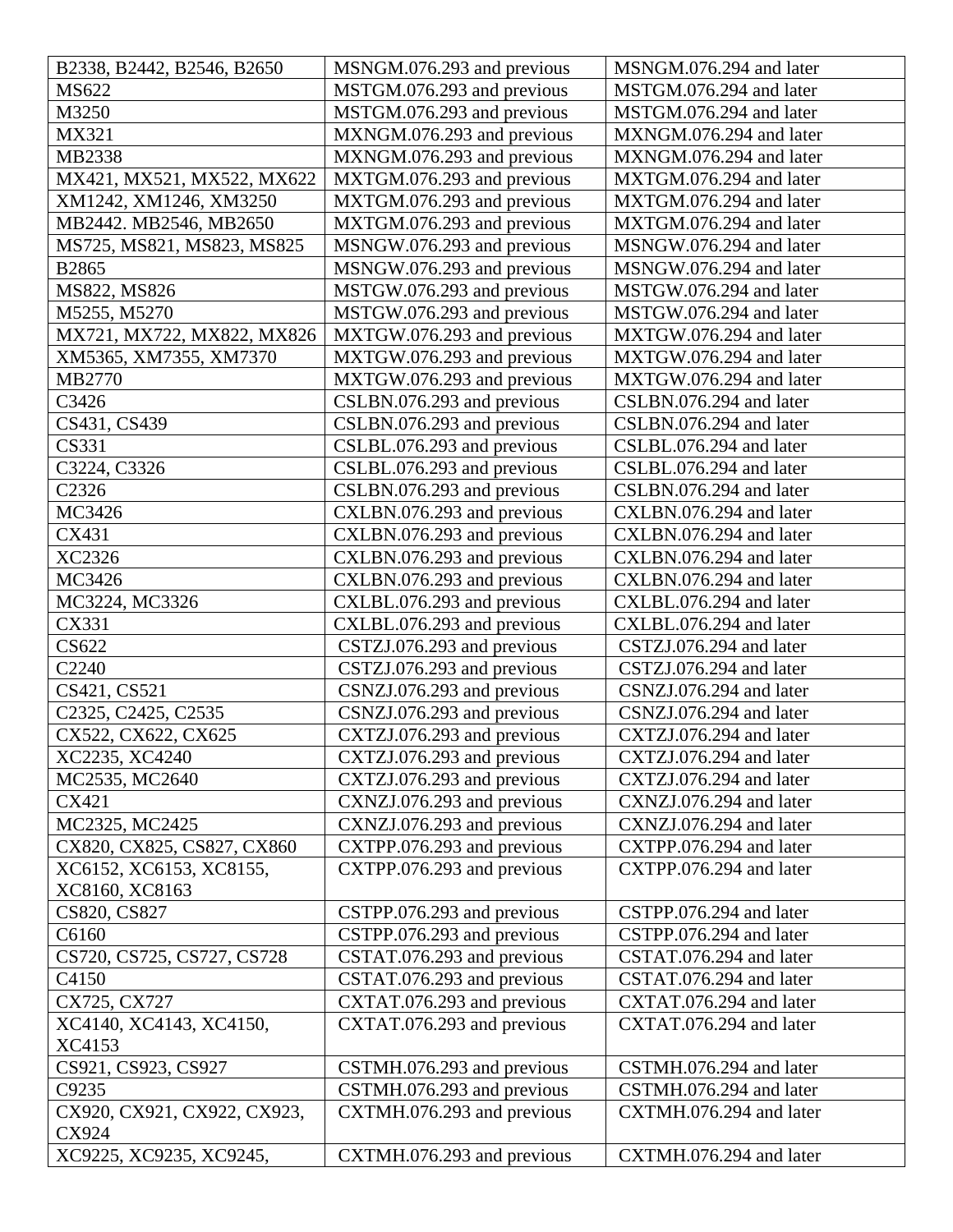| XC9255, XC9265                 |                             |                          |
|--------------------------------|-----------------------------|--------------------------|
| MS310, MS312, MS317, MS410     | LW80.PRL.P209 and previous  | LW80.PRL.P210 and later  |
| M1140                          | LW80.PRL.P209 and previous  | LW80.PRL.P210 and later  |
| MS315, MS415, MS417            | LW80.TL2.P209 and previous  | LW80.TL2.P210 and later  |
| MS510, MS517, MS610dn,         | LW80.PR2.P209 and previous  | LW80.PR2.P210 and later  |
| <b>MS617</b>                   |                             |                          |
| M1140+, M1145, M3150dn         | LW80.PR2.P209 and previous  | LW80.PR2.P210 and later  |
| MS610de, M3150de               | LW80.PR4.P209 and previous  | LW80.PR4.P210 and later  |
| MX310, MX317                   | LW80.SB2.P209 and previous  | LW80.SB2.P210 and later  |
| XM1135                         | LW80.SB2.P209 and previous  | LW80.SB2.P210 and later  |
| MX410, MX417, MX510,           | LW80.SB4.P209 and previous  | LW80.SB4.P210 and later  |
| MX511, MX517                   |                             |                          |
| XM1140, XM1145                 | LW80.SB4.P209 and previous  | LW80.SB4.P210 and later  |
| MX610, MX611, MX617            | LW80.SB7.P209 and previous  | LW80.SB7.P210 and later  |
| XM3150                         | LW80.SB7.P209 and previous  | LW80.SB7.P210 and later  |
| MS710, MS711, MS810dn,         | LW80.DN2.P209 and previous  | LW80.DN2.P210 and later  |
| MS811, MS812dn, MS817,         |                             |                          |
| <b>MS818</b>                   |                             |                          |
| M5163dn                        | LW80.DN2.P209 and previous  | LW80.DN2.P210 and later  |
| MS810de                        | LW80.DN4.P209 and previous  | LW80.DN4.P210 and later  |
| M5155, M5163de                 | LW80.DN4.P209 and previous  | LW80.DN4.P210 and later  |
| MS812de                        | LW80.DN7.P209 and previous  | LW80.DN7.P210 and later  |
| M5170                          | LW80.DN7.P209 and previous  | LW80.DN7.P210 and later  |
| MX710, MX711, MX717,           | LW80.TU.P209 and previous   | LW80.TU.P210 and later   |
| MX718, MX810, MX811, MX812     |                             |                          |
| XM5163, XM5170, XM5263,        | LW80.TU.P209 and previous   | LW80.TU.P210 and later   |
| XM5270, XM7155, XM7163,        |                             |                          |
| XM7170, XM7263, XM7270         |                             |                          |
| MS911                          | LW80.SA.P209 and previous   | LW80.SA.P210 and later   |
| MX910, MX911, MX912            | LW80.MG.P209 and previous   | LW80.MG.P210 and later   |
| XM9145, XM9155, XM9165         | LW80.MG.P209 and previous   |                          |
| MX6500e                        |                             | LW80.MG.P210 and later   |
|                                | LW80.JD.P209 and previous   | LW80.JD.P210 and later   |
| CS310, CS317                   | LW80.VYL.P209 and previous  | LW80.VYL.P210 and later  |
| CS410, CS417                   | LW80.VY2.P209 and previous  | LW80.VY2.P210 and later  |
| CS510, CS517                   | LW80.VY4.P209 and previous  | LW80.VY4.P210 and later  |
| C <sub>2</sub> 13 <sub>2</sub> | LW80.VY4.P209 and previous  | LW80.VY4.P210 and later  |
| CX310, CX317                   | LW80.GM2.P209 and previous  | LW80.GM2.P210 and later  |
| CX410, CX417                   | LW80.GM4.P209 and previous  | LW80.GM4.P210 and later  |
| XC2130                         | LW80.GM4.P209 and previous  | LW80.GM4.P210 and later  |
| CX510, CX517                   | LW80.GM7.P209 and previous  | LW80.GM7.P210 and later  |
| XC2132                         | LW80.GM7.P209 and previous  | LW80.GM7.P210 and later  |
| C746                           | LHS60.CM2.P752 and previous | LHS60.CM2.P753 and later |
| C748, CS748                    | LHS60.CM4.P752 and previous | LHS60.CM4.P753 and later |
| C792, CS796                    | LHS60.HC.P752 and previous  | LHS60.HC.P753 and later  |
| C925                           | LHS60.HV.P752 and previous  | LHS60.HV.P753 and later  |
| C950                           | LHS60.TP.P752 and previous  | LHS60.TP.P753 and later  |
| X548, XS548                    | LHS60.VK.P752 and previous  | LHS60.VK.P753 and later  |
| X746, X748, XS748              | LHS60.NY.P752 and previous  | LHS60.NY.P753 and later  |
| X792, XS795, XS796, XS798      | LHS60.MR.P752 and previous  | LHS60.MR.P753 and later  |